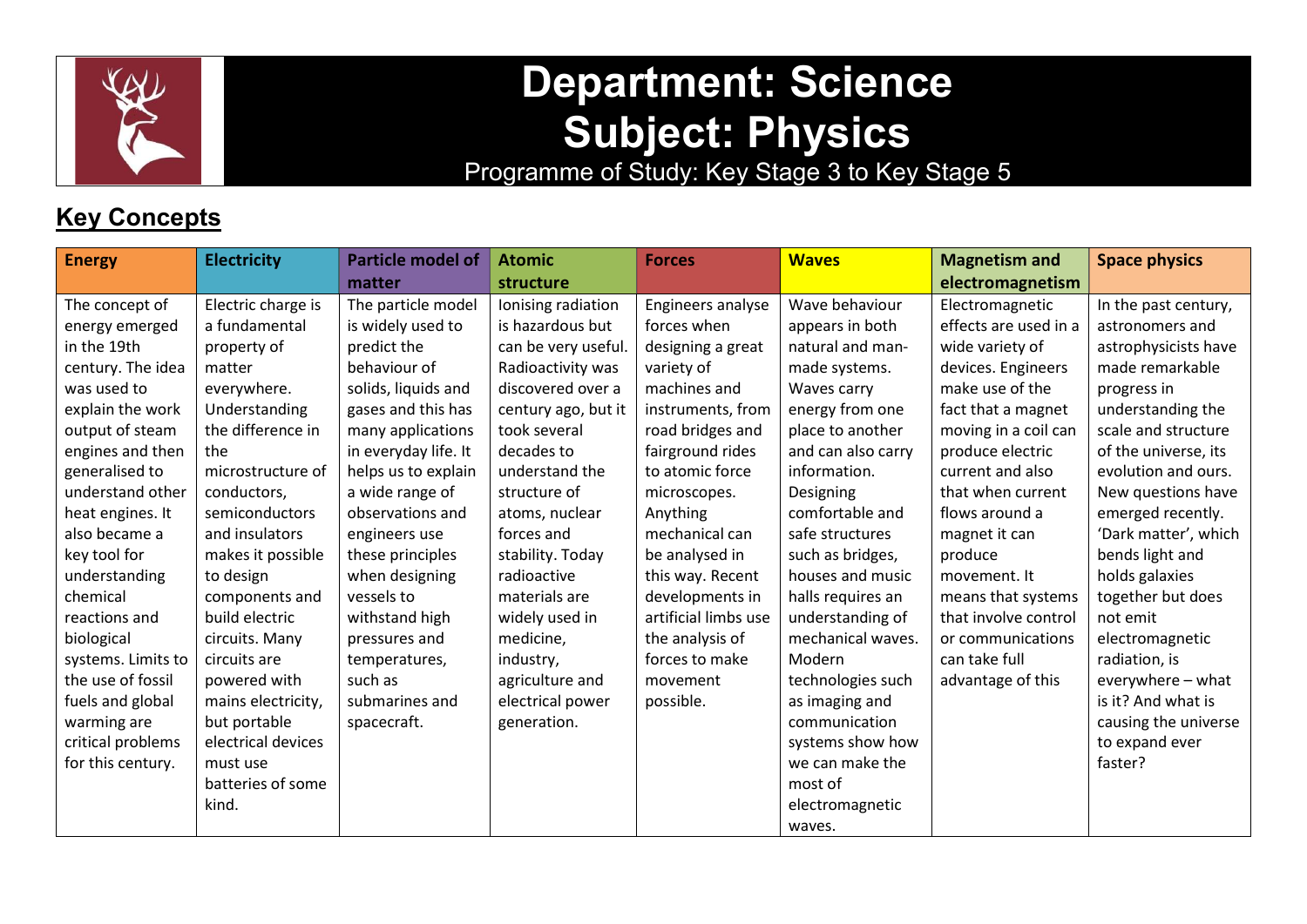# Key Themes

| <b>Models</b>                                                                                              | <b>Cause and Effect</b>                                                                                                                                                           | Non-contact forces                                                                                                                                                    | <b>Difference</b>                                                                                                               | Proportionality                                                                                                                                                                       | <b>Mathematical models</b><br>(equations)                               |
|------------------------------------------------------------------------------------------------------------|-----------------------------------------------------------------------------------------------------------------------------------------------------------------------------------|-----------------------------------------------------------------------------------------------------------------------------------------------------------------------|---------------------------------------------------------------------------------------------------------------------------------|---------------------------------------------------------------------------------------------------------------------------------------------------------------------------------------|-------------------------------------------------------------------------|
| The use of models, as in<br>the particle model of<br>matter or the wave<br>models of light and of<br>sound | The concept of cause and<br>effect in explaining such<br>links as those between<br>force and acceleration, or<br>between changes in<br>atomic nuclei and<br>radioactive emissions | The phenomena of<br>'action at a distance' and<br>the related concept of<br>the field as the key to<br>analysing electrical,<br>magnetic and<br>gravitational effects | That differences, for<br>example between<br>pressures or temperatures<br>or electrical potentials, are<br>the drivers of change | That proportionality, for<br>example between weight<br>and mass of an object or<br>between force and<br>extension in a spring, is an<br>important aspect of many<br>models in science | That physical laws and<br>models are expressed in<br>mathematical form. |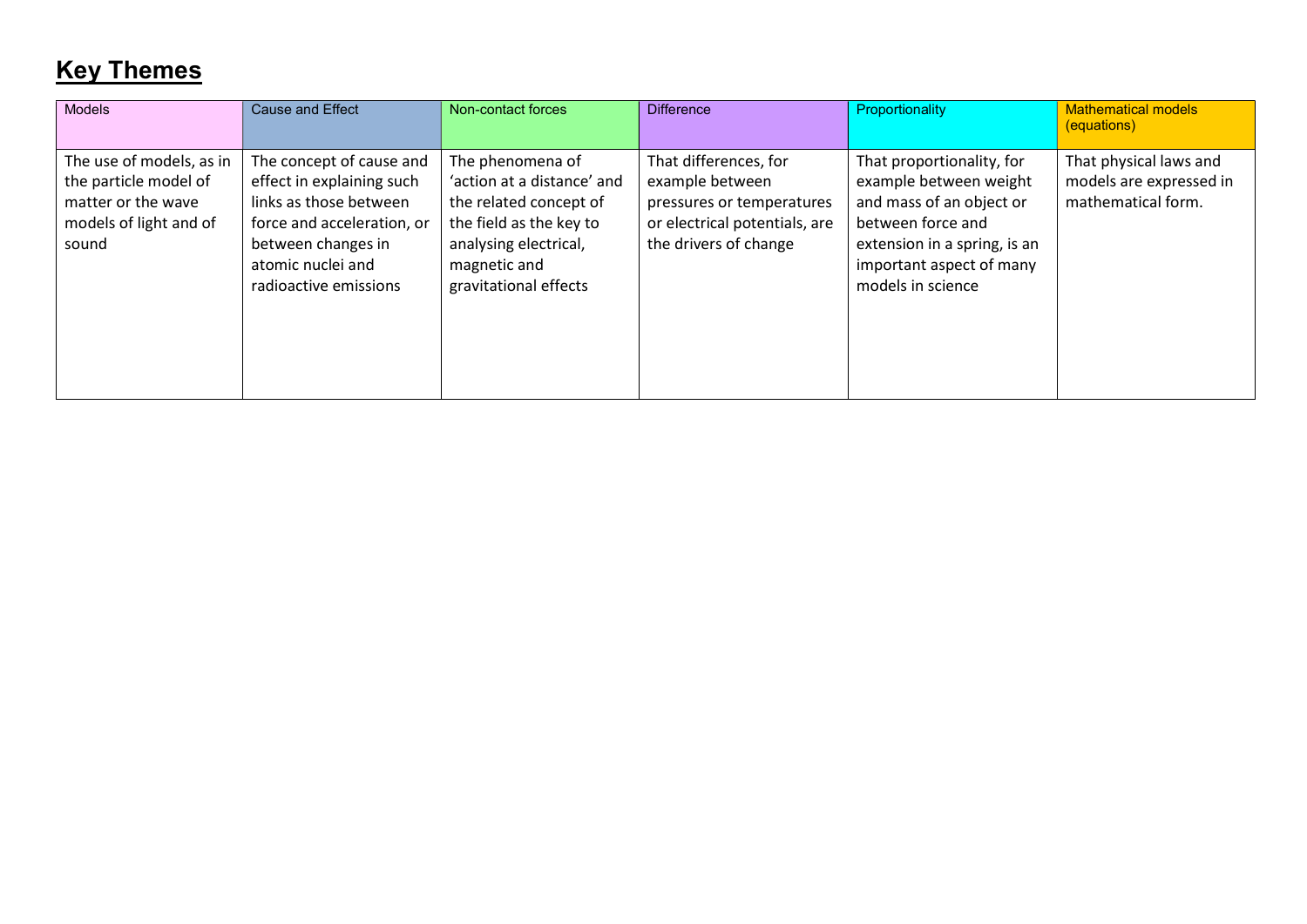## **Key Stage 3**

#### YEAR: 7

| $1 \quad 2 \quad 3$   |                                 | 19<br>20<br>-21<br>18<br>16   | -24<br>-25<br>- 26<br>-23<br>22 | 29<br>30<br>-31<br>28<br>-32 | 38 39<br>34<br>35<br>-33<br>-36<br>-37 |  |  |  |  |  |  |
|-----------------------|---------------------------------|-------------------------------|---------------------------------|------------------------------|----------------------------------------|--|--|--|--|--|--|
| Big Question:         | Big Question:                   | Big Question:                 | Big Question:                   | <b>Big Question:</b>         | Big Question:                          |  |  |  |  |  |  |
| What are we made of?  | What makes things move ?        | Where does the electricity in | Where do babies come            | How do we fit into our       | Is the phrase "you are what you        |  |  |  |  |  |  |
| (Chemistry + Biology) | (Physics)                       | our homes come from?          | from? (Biology)                 | Universe? (Physics)          | eat" really true? (Biology)            |  |  |  |  |  |  |
|                       | How do organisms manage to live | What is it? (Physics)         |                                 |                              | How do rocks change?                   |  |  |  |  |  |  |
|                       | and survive together? (Biology) |                               |                                 |                              | (Chemistry)                            |  |  |  |  |  |  |
| <b>Key Concepts</b>   | <b>Key Concepts</b>             | <b>Key Concepts</b>           | Key Concepts                    | <b>Key Concepts</b>          | <b>Key Concepts</b>                    |  |  |  |  |  |  |
|                       |                                 |                               |                                 |                              |                                        |  |  |  |  |  |  |
| Key Themes            | Key Themes                      | Key Themes                    | Key Themes                      | Key Themes                   | <b>Key Themes</b>                      |  |  |  |  |  |  |
|                       |                                 |                               |                                 |                              |                                        |  |  |  |  |  |  |
| Assessment Method:    | <b>Assessment Method:</b>       | <b>Assessment Method:</b>     | <b>Assessment Method:</b>       | Assessment Method:           | Assessment Method:                     |  |  |  |  |  |  |
| EXAM                  | Educake + ERA/Prac              | Educake + ERA/Prac            | Educake + ERA/Prac              | Educake + ERA/Prac           | Educake + ERA/Prac                     |  |  |  |  |  |  |
| Educake + ERA/Prac    |                                 |                               |                                 |                              | EXAM                                   |  |  |  |  |  |  |
|                       |                                 |                               |                                 |                              |                                        |  |  |  |  |  |  |

#### YEAR: 8

| $1 \vert 2$           | 15                                   | 19<br>-20<br>16.<br>18   | 24<br>23<br>25<br>26 27  | 30.<br>- 31<br>-32<br>29<br>28 | 34<br>-35<br>38 39<br>33<br>-36<br>37 |  |  |  |  |  |
|-----------------------|--------------------------------------|--------------------------|--------------------------|--------------------------------|---------------------------------------|--|--|--|--|--|
| Big Question:         | Big Question:                        | <b>Big Question:</b>     | <b>Big Question:</b>     | Big Question:                  | <b>Big Question:</b>                  |  |  |  |  |  |
| What makes me, me?    | What is the Periodic Table?          | Can space travel help me | Are all acids dangerous? | Why don't all my house         | Do plants eat sunshine?               |  |  |  |  |  |
| Where did we all come | (Chemistry)                          | lose weight? (Physics)   | What is a chemical       | lights go out when a           | Where do we get our energy            |  |  |  |  |  |
| from? (Biology)       | Do we really live on a ball of rock? | Why do magnets 'stick'?  | reaction?                | bulb blows?                    | from? (Biology)                       |  |  |  |  |  |
| How do we see?        | (Chemistry)                          | (Physics)                | (Chemistry)              | What is 'green                 | If a tree falls in the woods but no   |  |  |  |  |  |
| (Physics)             |                                      |                          |                          | energy'? (Physics)             | one sees, does it still make a        |  |  |  |  |  |
|                       |                                      |                          |                          |                                | sound? (Physics)                      |  |  |  |  |  |
| <b>Key Concepts</b>   | <b>Key Concepts</b>                  | <b>Key Concepts</b>      | <b>Key Concepts</b>      | <b>Key Concepts</b>            | Key Concepts                          |  |  |  |  |  |
|                       |                                      |                          |                          |                                |                                       |  |  |  |  |  |
| Key Themes            | <b>Key Themes</b>                    | Key Themes               | <b>Key Themes</b>        | Key Themes                     | <b>Kev Themes</b>                     |  |  |  |  |  |
|                       |                                      |                          |                          |                                |                                       |  |  |  |  |  |
| Assessment Method:    | Assessment Method:                   | Assessment Method:       | Assessment Method:       | Assessment Method:             | Assessment Method:                    |  |  |  |  |  |
| EXAM                  | Educake + ERA/Prac                   | Educake + ERA/Prac       | Educake + ERA/Prac       | Educake + ERA/Prac             | Educake + ERA/Prac                    |  |  |  |  |  |
| Educake + ERA/Prac    |                                      |                          |                          |                                | EXAM                                  |  |  |  |  |  |
|                       |                                      |                          |                          |                                |                                       |  |  |  |  |  |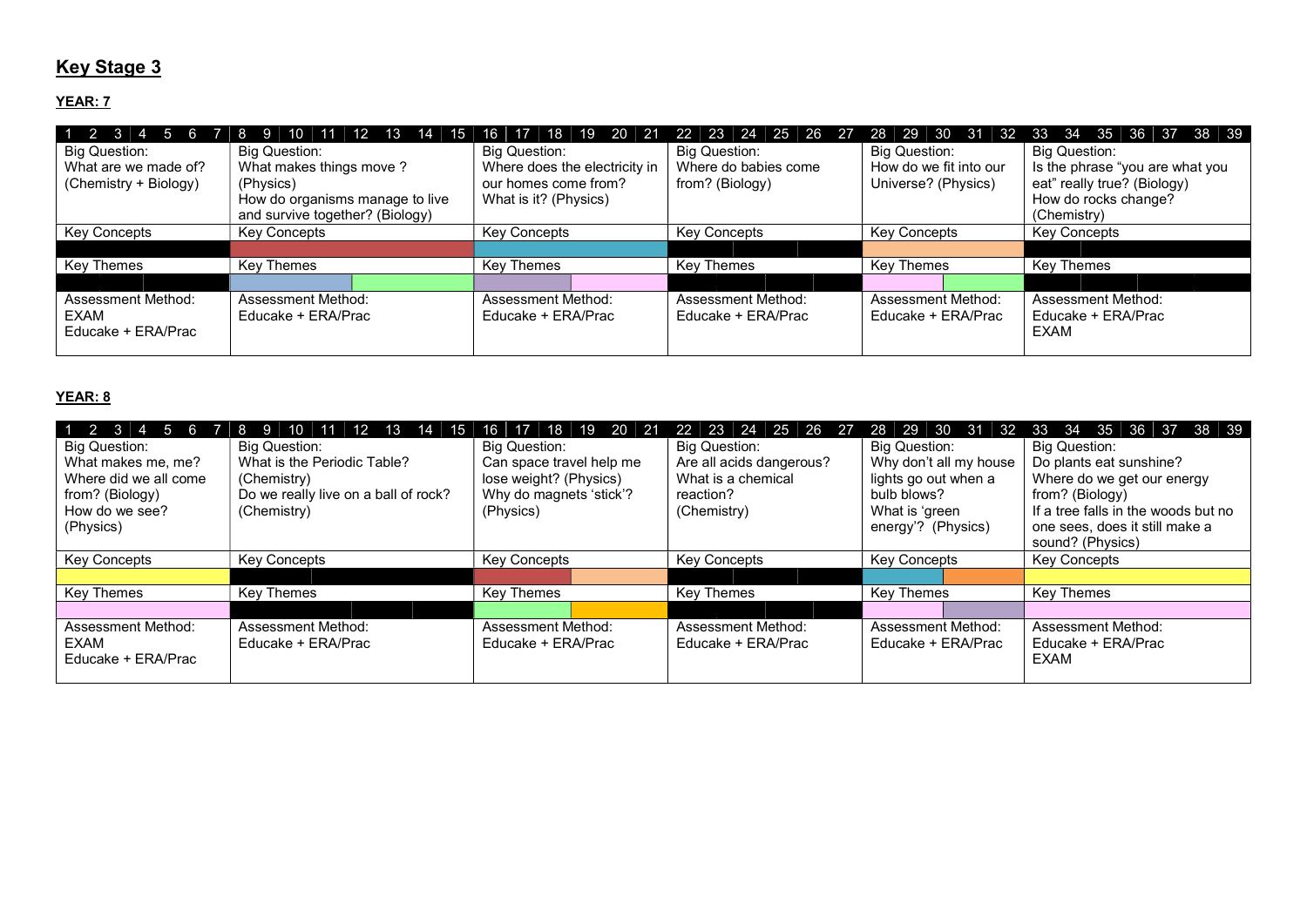## **Key Stage 4**

#### YEAR: 9

| $1 \ 2 \ 3 \ 4 \ 5 \ 6 \ 7 \ 8 \ 9$ | 10<br>12 13 14 15<br>$-11$           | 20<br>19<br>16<br>18<br>- 21 | -23.<br><b>24</b><br>25<br>22 | 29<br>30<br>28<br>27<br> 31<br>-32<br>26 | 37 38 39<br>34<br>35<br>33<br>36 |  |  |  |  |  |
|-------------------------------------|--------------------------------------|------------------------------|-------------------------------|------------------------------------------|----------------------------------|--|--|--|--|--|
| Particle Model of Matter            | Atomic Structure                     | Energy                       | <b>Electric Circuits</b>      | Electricity & The National Grid          | Forces                           |  |  |  |  |  |
| Big Question: How does              | Big Question: How has the model of   | Big Question: How do we      | Big Question:                 | Big Question: How does The               | Big Question: How are forces     |  |  |  |  |  |
| the particle model                  | the atom structure evolved over time | use energy to power the      | How do current.               | National Grid supply our homes           | applied in everyday life?        |  |  |  |  |  |
| explain everyday                    | in order to provide us with a clear  | world we live in?            | voltage and                   | with electricity?                        |                                  |  |  |  |  |  |
| phenomena and                       | and accurate picture today?          |                              | resistance link to            |                                          |                                  |  |  |  |  |  |
| behaviour in the states             |                                      |                              | explain how                   |                                          |                                  |  |  |  |  |  |
| of matter?                          |                                      |                              | electricity flows in          |                                          |                                  |  |  |  |  |  |
|                                     |                                      |                              | a circuit?                    |                                          |                                  |  |  |  |  |  |
| <b>Key Concepts</b>                 | <b>Key Concepts</b>                  | <b>Key Concepts</b>          | <b>Key Concepts</b>           | <b>Key Concepts</b>                      | <b>Key Concepts</b>              |  |  |  |  |  |
|                                     |                                      |                              |                               |                                          |                                  |  |  |  |  |  |
| Key Themes                          | Key Themes                           | Key Themes                   | Key Themes                    | Key Themes                               | Key Themes                       |  |  |  |  |  |
|                                     |                                      |                              |                               |                                          |                                  |  |  |  |  |  |
| Assessment Method:                  | Assessment Method:                   | Assessment Method:           | Assessment:                   | Assessment Method:                       | Assessment Method:               |  |  |  |  |  |
| EXAM                                | Educake + ERA/Prac                   | Educake + ERA/Prac           | Educake +                     | EXAM                                     | Educake + ERA/Prac               |  |  |  |  |  |
|                                     |                                      |                              | ERA/Prac                      |                                          |                                  |  |  |  |  |  |

#### YEAR: 10

| $1 \mid 2 \mid 3$<br>$4 \mid 5 \mid 6 \mid 7 \mid 8 \mid$<br>Electricity<br>Big Question: How does<br>electricity flow in a circuit<br>with varying levels of<br>resistance? | -9<br>15.<br><b>Atomic Structure</b><br>Big Question: How can the atom<br>impact the way we live? | 20 21<br>16<br>19<br>18<br>17<br>Energy & Magnetism<br>Big Question: How do<br>magnetic and electric fields<br>interact to produce different<br>phenomena and effects? | 22 23<br>24 25<br>Forces<br>Big Question:<br>How do we<br>investigate the<br>relationship<br>between forces.<br>using<br>mathematical<br>concepts? | -29<br>30<br>26<br>-27<br>-28<br>- 31<br>-32<br>Magnetism & Electromagnetism<br>Big Question: How are magnetic<br>fields, current and<br>electromagnets linked? | 33<br>-34<br>35<br>38 39<br>36<br>-37<br>Waves<br>Big Question: How do waves<br>travel in order for us to see and<br>hear? |  |  |  |  |  |
|------------------------------------------------------------------------------------------------------------------------------------------------------------------------------|---------------------------------------------------------------------------------------------------|------------------------------------------------------------------------------------------------------------------------------------------------------------------------|----------------------------------------------------------------------------------------------------------------------------------------------------|-----------------------------------------------------------------------------------------------------------------------------------------------------------------|----------------------------------------------------------------------------------------------------------------------------|--|--|--|--|--|
| <b>Key Concepts</b>                                                                                                                                                          | <b>Key Concepts</b>                                                                               | <b>Key Concepts</b>                                                                                                                                                    | <b>Key Concepts</b>                                                                                                                                | <b>Key Concepts</b>                                                                                                                                             | <b>Key Concepts</b>                                                                                                        |  |  |  |  |  |
|                                                                                                                                                                              |                                                                                                   |                                                                                                                                                                        |                                                                                                                                                    |                                                                                                                                                                 |                                                                                                                            |  |  |  |  |  |
| Key Themes                                                                                                                                                                   | Key Themes                                                                                        | Key Themes                                                                                                                                                             | Key Themes                                                                                                                                         | Key Themes                                                                                                                                                      | <b>Key Themes</b>                                                                                                          |  |  |  |  |  |
|                                                                                                                                                                              |                                                                                                   |                                                                                                                                                                        |                                                                                                                                                    |                                                                                                                                                                 |                                                                                                                            |  |  |  |  |  |
| Assessment Method:<br>EXAM                                                                                                                                                   | Assessment Method:<br>Educake + ERA/Prac                                                          | Assessment Method:<br>Educake + ERA/Prac                                                                                                                               | Assessment:<br>Educake +<br>ERA/Prac                                                                                                               | <b>Assessment Method:</b><br>EXAM                                                                                                                               | Assessment Method:<br>Educake + ERA/Prac                                                                                   |  |  |  |  |  |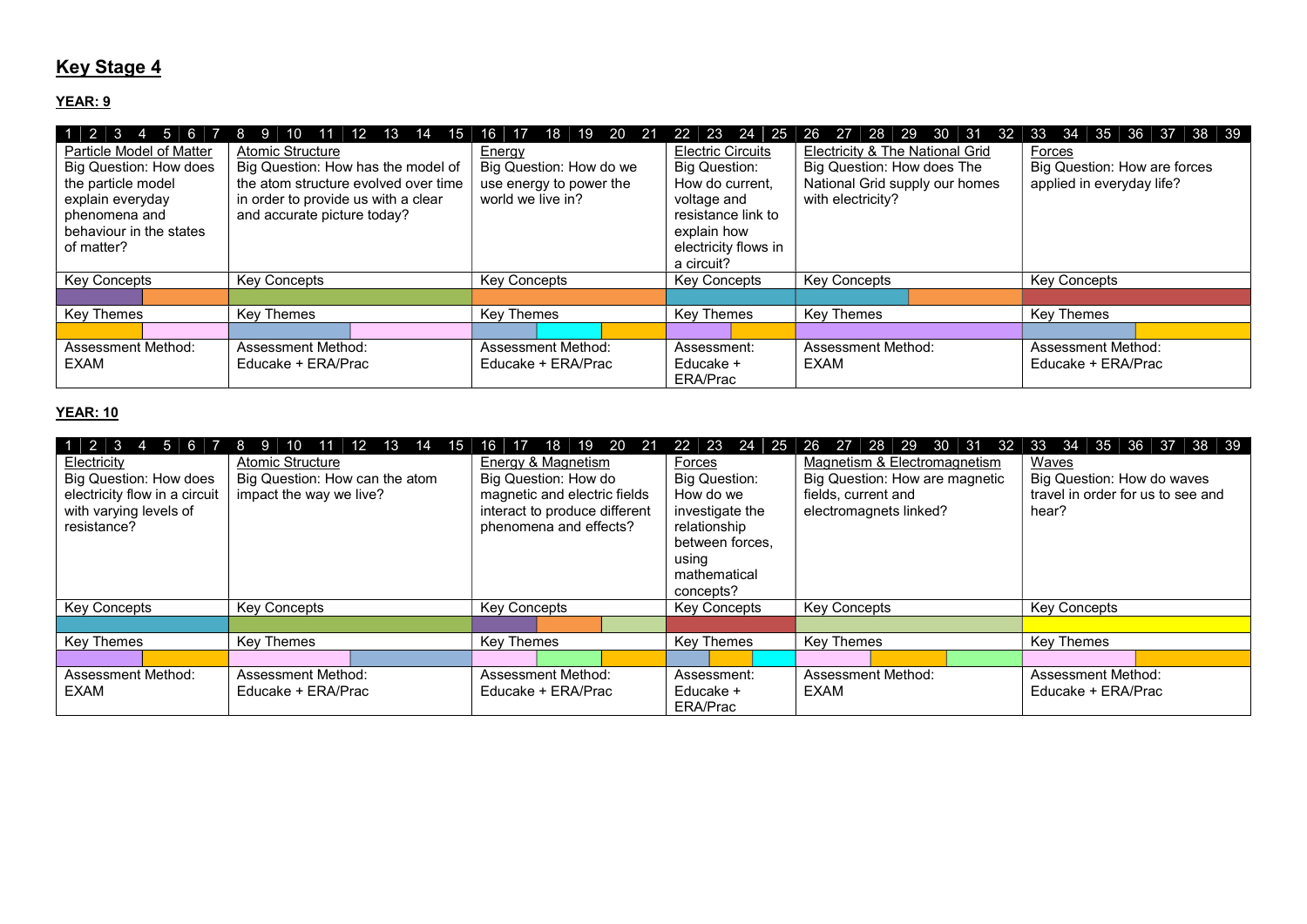#### YEAR: 11

| 1   2   3 4   5   6 7   8   9 | 10<br>11                             | 19<br>-20<br>18<br>16<br>- 21 | 22 23 24<br>- 25     | -28<br>29 30 31<br>27<br>-26<br>- 32 | 38 39<br>35 |
|-------------------------------|--------------------------------------|-------------------------------|----------------------|--------------------------------------|-------------|
| Forces & Space                | Waves                                | Forces & Magnetism            | Revision             | <b>Revision + EXAMS</b>              |             |
| Big Question: How did         | Big Question: How are waves          | Big Question: How do we       | <b>Big Question:</b> |                                      |             |
| the world come to look        | applied to a variety of scenarios to | investigate magnetism         | Revision             |                                      |             |
| like it does today?           | enable us to carry out everyday      | using mathematical            |                      |                                      |             |
|                               | tasks?                               | concepts?                     |                      |                                      |             |
| Key Concepts                  | Key Concepts                         | Key Concepts                  | <b>Key Concepts</b>  | Key Concepts                         |             |
|                               |                                      |                               |                      |                                      |             |
| Key Themes                    | Key Themes                           | Key Themes                    | Key Themes           | Key Themes                           |             |
|                               |                                      |                               |                      |                                      |             |
| <b>Assessment Method:</b>     | <b>Assessment Method:</b>            | Assessment Method:            | Assessment:          | Assessment Method:                   |             |
| EXAM                          | Educake + ERA/Prac                   | PPE Exams                     | Educake +            | <b>EXAMs</b>                         |             |
|                               |                                      | ERA/Prac                      |                      |                                      |             |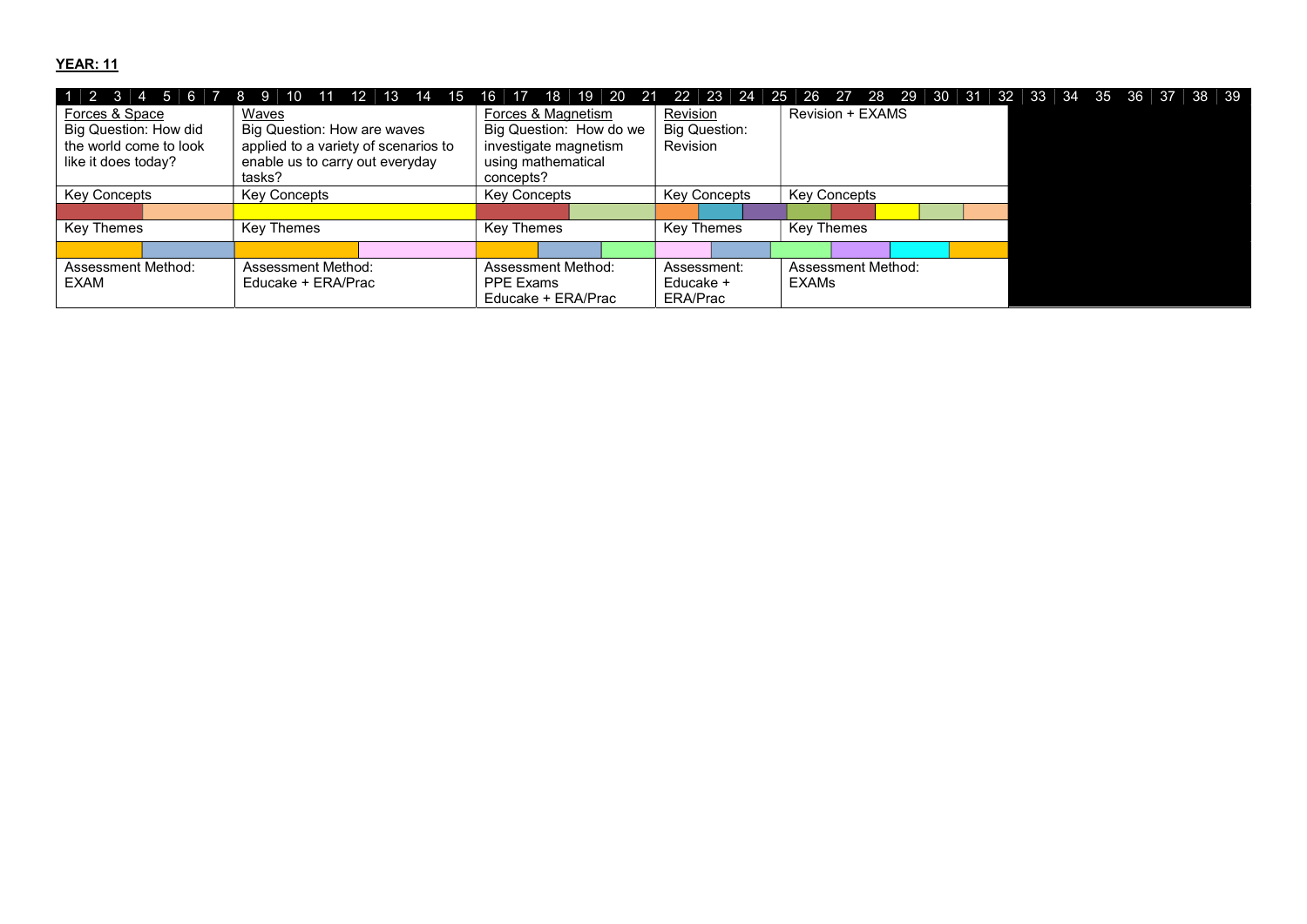## **Key Stage 5**

#### YEAR: 12 (ARU)

|                                                                                                                         | 1 2 3 4 5 6 7 8 9 10 11 12 13 14 15 16 17 18 19 20 21 22                                            |                                                                                                        |                                                                                                                                             | 23 24 25 26 27 28 29 30 31 32 33 34 35 36 37 | 38 39                                     |  |  |  |  |  |
|-------------------------------------------------------------------------------------------------------------------------|-----------------------------------------------------------------------------------------------------|--------------------------------------------------------------------------------------------------------|---------------------------------------------------------------------------------------------------------------------------------------------|----------------------------------------------|-------------------------------------------|--|--|--|--|--|
| Measurements &<br>Errors (Including<br>GCSE to A-Level<br>Transition)<br><b>Big Question: How</b><br>does Science Work? | Mechanics<br>Big Question: How can we use<br>mathematical concepts to explain<br>motion and forces? | Mechanics<br>Big Question: How can we<br>use mathematical concepts<br>to explain motion and<br>forces? | Mechanics &<br>Materials<br><b>Big Question: How</b><br>can we use<br>mathematical<br>concepts to explain<br>the behaviour of<br>materials? | Revision<br><b>Big Question: Revision</b>    | Revision<br><b>Big Question: Revision</b> |  |  |  |  |  |
| <b>Key Concepts</b>                                                                                                     | Key Concepts                                                                                        | Key Concepts                                                                                           | <b>Key Concepts</b>                                                                                                                         | <b>Key Concepts</b>                          | <b>Key Concepts</b>                       |  |  |  |  |  |
|                                                                                                                         |                                                                                                     |                                                                                                        |                                                                                                                                             |                                              |                                           |  |  |  |  |  |
| Key Themes                                                                                                              | Key Themes                                                                                          | Key Themes                                                                                             | Key Themes                                                                                                                                  | Key Themes                                   | Key Themes                                |  |  |  |  |  |
|                                                                                                                         |                                                                                                     |                                                                                                        |                                                                                                                                             |                                              |                                           |  |  |  |  |  |
| <b>Assessment Method:</b><br>End of topic test                                                                          | Assessment Method:<br>End of topic test                                                             | Assessment Method:<br>End of topic test                                                                | Assessment:<br>End of topic test                                                                                                            | <b>Assessment Method:</b><br>EXAM            | Assessment Method:<br>End of topic test   |  |  |  |  |  |

#### YEAR: 12 (RWK)

| $1 \overline{2}$ 3 4 5 6 7                                                                                                                                                                              | $11 \quad 12$<br>8<br>13<br>-9 I<br>10 <sup>°</sup><br>14<br>15                                                                                      | 19<br>20<br>18<br>$\vert$ 21<br>16<br>17                                                                   | 23 24 25<br>22                                                                                                                                                                                                                                                                 | 28<br>29<br>30<br>26<br>-27<br>-31<br>32                                                                                        | 34<br>35<br>36<br>38<br>33<br>- 39<br>-37 |  |  |  |  |
|---------------------------------------------------------------------------------------------------------------------------------------------------------------------------------------------------------|------------------------------------------------------------------------------------------------------------------------------------------------------|------------------------------------------------------------------------------------------------------------|--------------------------------------------------------------------------------------------------------------------------------------------------------------------------------------------------------------------------------------------------------------------------------|---------------------------------------------------------------------------------------------------------------------------------|-------------------------------------------|--|--|--|--|
| Particles & Radiation<br>Including GCSE to A-<br>Level Transition)<br>Big Question: What are<br>the fundamental<br>particles, and the forces<br>that form atoms and<br>lead to observable<br>phenomena? | Particles & Radiation<br>Big Question: What are the<br>fundamental particles, and the forces<br>that form atoms and lead to<br>observable phenomena? | Waves<br>Big Question: How does the<br>behaviour of waves help<br>create the world which we<br>experience? | <b>Waves &amp; Electricity</b><br><b>Big Questions:</b><br>How does the<br>behaviour of waves<br>help create the<br>world which we<br>experience? How<br>is current flow<br>affected by<br>resistivity, potential<br>difference dividers<br>and the<br>electromotive<br>force? | Electricity<br>How is current flow affected by<br>resistivity, potential difference<br>dividers and the electromotive<br>force? | Revision<br><b>Big Question: Revision</b> |  |  |  |  |
| <b>Key Concepts</b>                                                                                                                                                                                     | Key Concepts                                                                                                                                         | <b>Key Concepts</b>                                                                                        | <b>Key Concepts</b>                                                                                                                                                                                                                                                            | <b>Key Concepts</b>                                                                                                             | <b>Key Concepts</b>                       |  |  |  |  |
|                                                                                                                                                                                                         |                                                                                                                                                      |                                                                                                            |                                                                                                                                                                                                                                                                                |                                                                                                                                 |                                           |  |  |  |  |
| Key Themes                                                                                                                                                                                              | Key Themes                                                                                                                                           | Key Themes                                                                                                 | <b>Key Themes</b>                                                                                                                                                                                                                                                              | <b>Key Themes</b>                                                                                                               | Key Themes                                |  |  |  |  |
|                                                                                                                                                                                                         |                                                                                                                                                      |                                                                                                            |                                                                                                                                                                                                                                                                                |                                                                                                                                 |                                           |  |  |  |  |
| Assessment Method:<br>End of topic test                                                                                                                                                                 | <b>Assessment Method:</b><br>End of topic test                                                                                                       | Assessment Method:<br>End of topic test                                                                    | Assessment:<br>End of topic test                                                                                                                                                                                                                                               | Assessment Method:<br><b>EXAM</b>                                                                                               | Assessment Method:<br>End of topic test   |  |  |  |  |